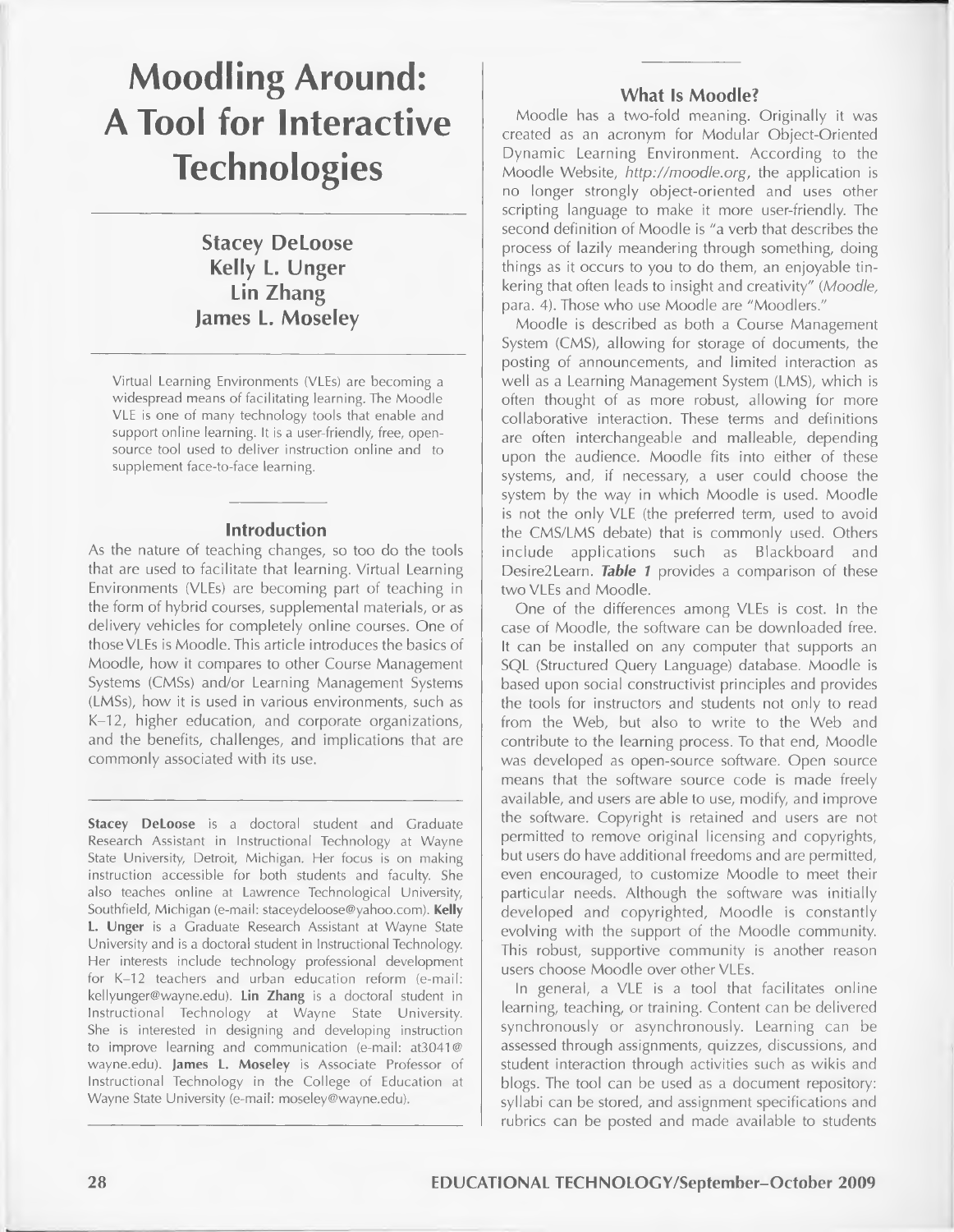|                                 | Moodle                                                                                                    | <b>Blackboard</b>                                                                                                                             | Desire2Learn                                                                        |
|---------------------------------|-----------------------------------------------------------------------------------------------------------|-----------------------------------------------------------------------------------------------------------------------------------------------|-------------------------------------------------------------------------------------|
| Grading                         | Gradebook                                                                                                 | GradeCenter                                                                                                                                   | Gradebook                                                                           |
| <b>Student Activities</b>       | Quizzes, Glossaries, Polling,<br>Surveys, Assignments,<br>Chats                                           | Quizzes, External Links,<br>Assignments,                                                                                                      | Quizzes, Self-assessments,<br>Surveys, Reporting                                    |
| <b>Interaction Tools</b>        | Forums, Wikis, Databases,<br>e-mail                                                                       | Discussion Boards, Chat,<br>Groups, e-mail                                                                                                    | Discussion Forums, Locker<br>(student storage), Blogs, e-<br>mail                   |
| Assignment<br><b>Submission</b> | Assignments are uploaded<br>by student and date-<br>stamped                                               | Tied directly to<br>GradeCenter, DropBox                                                                                                      | <b>DropBox</b>                                                                      |
| <b>Other Resources</b>          | Resources (electronic<br>content), Wimba Live<br>Classroom                                                | Portfolios, content collection,<br>SafeAssign, Wimba Live<br>Classroom                                                                        | LiveRoom (synchronous<br>meeting room), portfolios,<br><b>BlackBerry accessible</b> |
| <b>Tracking and Logging</b>     | Graphs showing access<br>times, number of times read,<br>and a detailed "story" of<br>student involvement | Graphs and numeric data<br>showing access times and<br>areas, Performance<br>Dashboard                                                        | Classlist-tracks user<br>progress through the course                                |
| <b>Benchmarks</b>               | Benchmarks are able to be<br>added to courses                                                             | Benchmarks are able to be<br>added to courses                                                                                                 | Uses standards and<br>competencies                                                  |
| Customizable                    | Very                                                                                                      | Somewhat                                                                                                                                      | Verv                                                                                |
| <b>Countries/Languages</b>      | 208 (registered)<br>Over 70 Languages                                                                     | Language packs with<br>English, Simplified Chinese,<br>Dutch, French, German,<br>Italian, Japanese, and<br>Spanish. More than 10<br>languages | World-wide implementation                                                           |
| Cost                            | Free<br>(with option of fee-based<br>external hosting)                                                    | Cost based on various<br>factors including user and<br>faculty count                                                                          | Cost based on various<br>factors including user and<br>faculty count                |

any time, anywhere, in any place, and in any space. Since the interface is Web-based, students can access a course as many times as they wish, from any Webenabled device, such as a laptop, iPhone, or PDA.

#### **Common Applications**

The Use of Moodle is not content- or field-dependent; therefore, many different organizations can create and make use of a Moodle.

**K-12**

A quick search of Moodle on the Web reveals that it is more commonly used by K-12 educators and instructors in higher education than it is in business, healthcare, and non-profit organizations. Moodle is used in K-12 schools for instruction, by internal committees such as department or grade level groups, for professional development, and to engage in outside communication, such as the PTA and other school- or community-based organizations.

When asked, "What were your initial thoughts of Moodle when you first began using it?" five-year Moodle user, educational technology blogger, and long-time educator James Gates stated: "I loved the fact that... this tool was student centered...[i]f a teacher chose to use it that way. It provided tools that let the students contribute content...the glossaries, the wikis, the discussion forums, [if] approached the right way, could be a playground for students to play with content" (Gates, 2009). He claims that his original thoughts of Moodle still hold true, but problems arise because teachers are not using it in a student-centered way. He says: "[teachers] will use the discussion forums, but few use the other tools. Many like it for the quizzes...as it lends itself to the creation of true/false and multiple-choice questions, not the kinds of authentic assessments we are looking for today."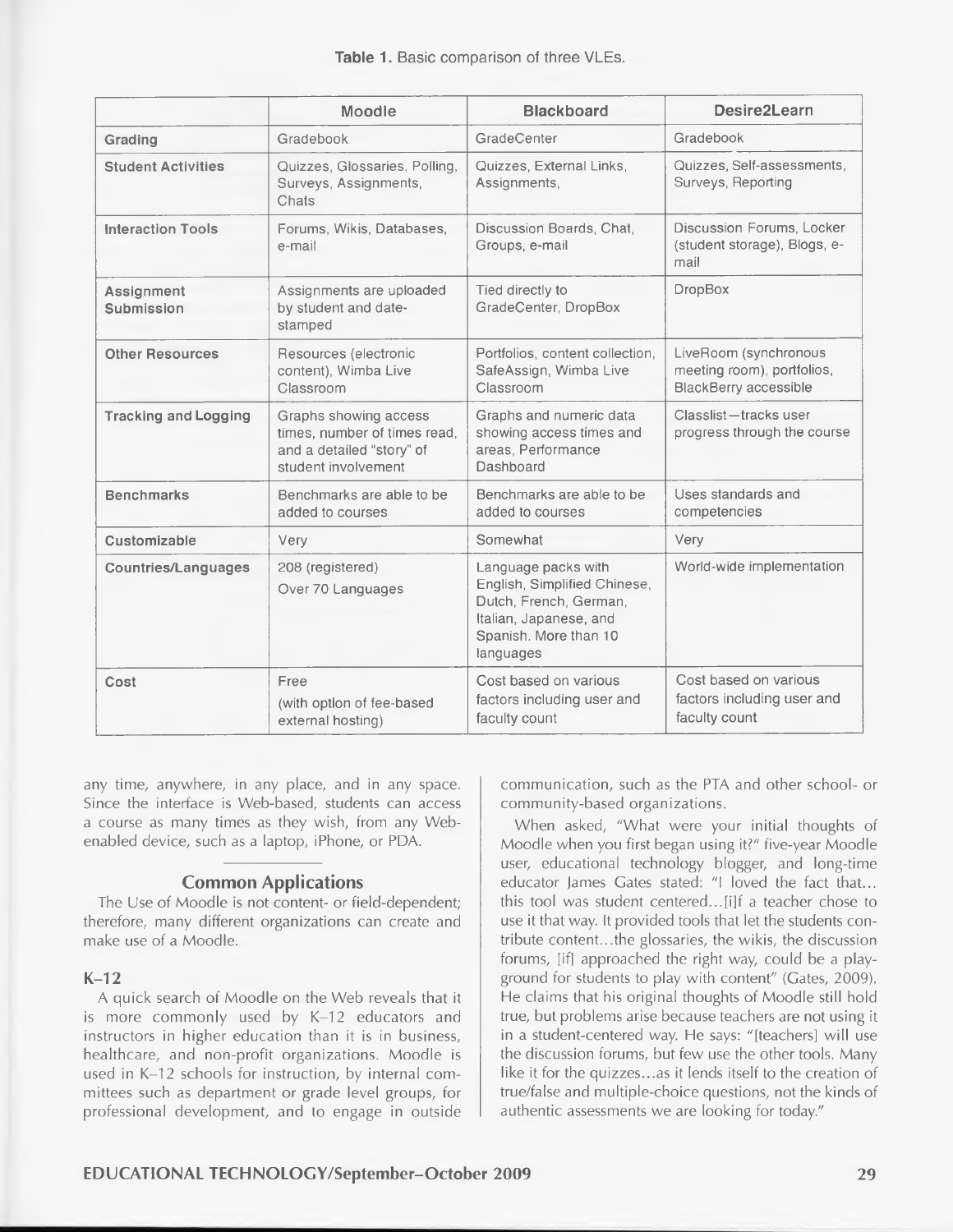Troy School District in Michigan is completing its second school year with Moodle, and the District has found many benefits for its use within the school community As an instructional piece at the elementary level, the District is using Moodle for book clubs, posting unit resources, in other areas, and, for example, during elections, to post election facts, candidate information, current issues, interactive Websites, political cartoons, and historical campaign commercials, and as an avenue for student mock voting. The District currently uses Moodle for its secondary science and language arts courses, and says it will roll out Moodies for all core subjects. The current courses post videos, persuasive essays, and exams, and make use of the discussion forum feature. A teacher in Troy states that the "kids love seeing others' comments and they took [the feedback] seriously," and another claims, "the persuasive essay topics are current and relevant to them" (Williams & Crawford, 2009).

Gates also discusses another Moodle success story. He explains how one middle school teacher had his students add vocabulary words to the Moodle glossary each week. The teacher had to change the settings to allow multiple entries on the same term, since the students who rode the bus home complained that the walkers got home first and had the words entered already. "You've got to love a tool if kids fight to be able to use it" (Gates, 2009). This "fight" to use technology tools prepares students to meet the Michigan Educational Technology Standards and Expectations as well as the State of Michigan Merit Curriculum Requirements, which include an online learning requirement necessary for graduation (MDE, 2009).

#### **Higher Education**

As more K-12 schools begin to access various VLEs, including Moodle, higher education professors will need to follow suit in order to keep their students engaged and continue preparing them for careers and employment in the 21st century. An Oakland University professor has been using Moodle for the past four years for teaching program evaluation and instructional technology to graduate and undergraduate students. He said, "I have much experience in many learning [management] systems and this was quite an easy system to get used to [using]" (Quinn, 2009).

An instructional technology professor at Wayne State University has used Moodle and claims that Moodle helped her learn "how to use technology in the classroom." She goes on to say that it added "another form of interactivity, and most importantly, communication, a grading system, [and] student-tostudent interface" to her instruction (Tracey, 2009). A professional colleague at a private university uses Moodle as a recruitment system in a nurse anesthesia graduate program. Potential applicants worldwide can log into the Moodle to gain career information as well as interact with faculty, administrators, students, and alumni (Dosch, 2009).

Instructors who used Moodle with undergraduate students in a physics course found that posting new material every two weeks allowed the students to work with content and on problems and exercises that would be covered in the upcoming classes (Martin-Blas & Serrano-Fernandez, 2009). They also found, as did Tracey (2009), an increased level of interactivity with students through the use of chats and forums. Instructors can communicate with their students using the personal message feature in Moodle. "This tool has been proven to be very useful for many students, as they can ask questions of their teachers and other students in order to clarify specific aspects of the tasks they are performing. This is an important aspect of the learning process, because the students feel more confident if they know that their teachers will answer their doubts and questions personally and privately" (as cited in Martin-Blas & Serrano-Fernandez, 2009, p. 41).

#### **Corporate**

A classified advertisement was posted on the LearningTown! Website (2009), a social network for learning professionals, searching for Moodle users in other arenas. Only one response was received. However, Murali Padmanabhan, who has been a Moodle user in the corporate field for four years, states that some departments within his company use Moodle for tracing their training. Initially, Padmanabhan "thought it [Moodle] was more suited for schools and academic institutions, and was [too] difficult to be used in a corporate environment," but now thinks "it will give enterprise LMS vendors a run for their money" since all you have to do is, "just download, install, and start using." Padmanabhan also feels that Moodle is keeping pace with the current learning trends, and views the "adoption [of Moodle] in the corporate environment to be on the increase" (Padmanabhan, 2009).

#### **Healthcare**

Moodling isn't confined to formal training, as in schools or corporate environments. Any teaching and learning opportunity can benefit from a Moodle. Healthcare offers another field that is supported by Moodies. Annual training, mandatory skills, and certification skills can be enhanced by using Moodies on topics such as assessment of child and family, neonatal care, basic life support and resuscitation, and many others.

As highlighted in the Blood Pressure Measurement (2007) course site, the background, principles, and equipment necessary for hands-on skills can be taught online.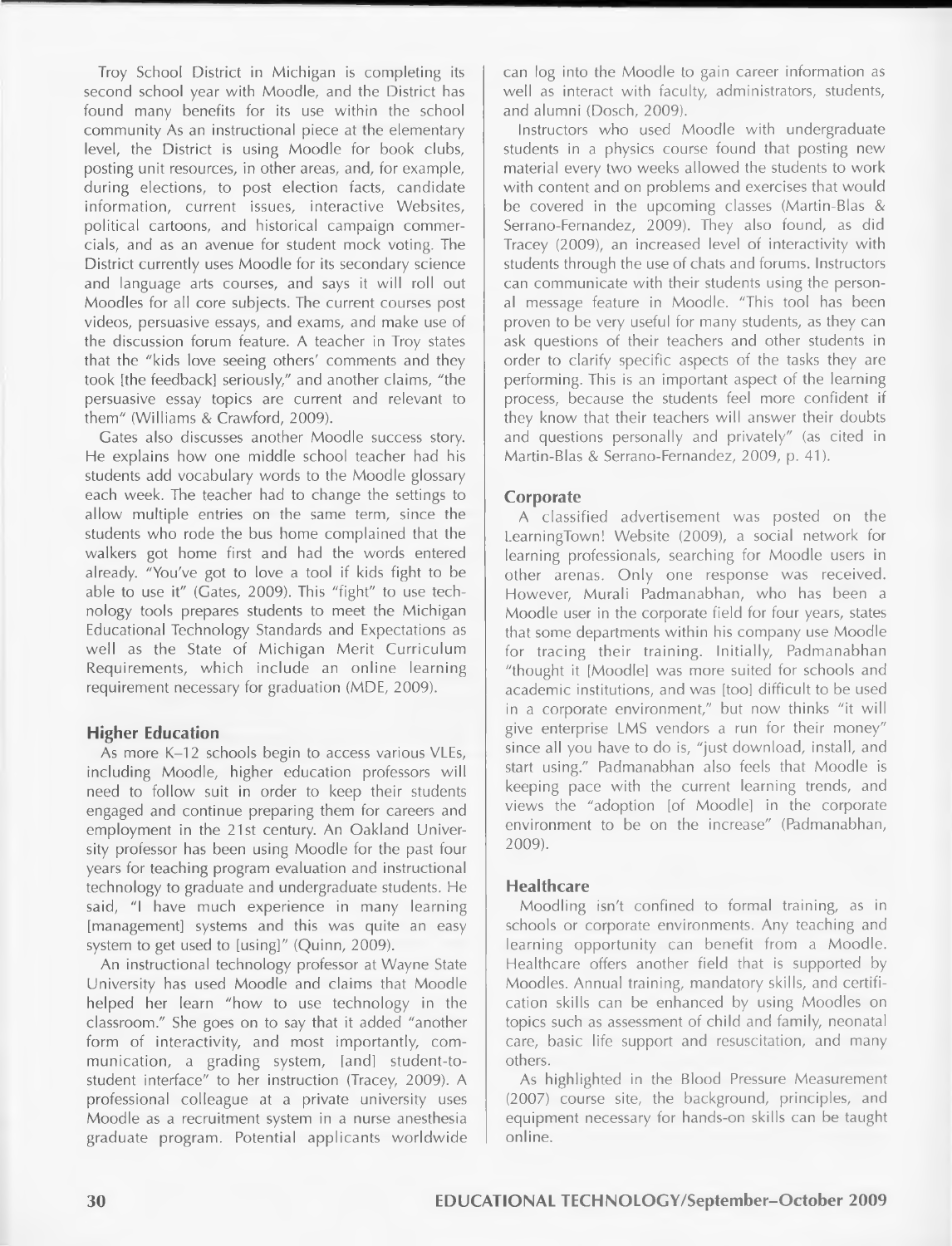#### **Benefits**

The benefits of using Moodle include managing content, organizing courses, monitoring learning progress, and promoting involvement and collaboration (Angeli, 2006). These are similar benefits to any VLE. What may set Moodle apart from others is the cost, or as is the case for Moodle, that there is no direct cost to the consumer.

As we seek a higher quality of learning coupled with today's economic concerns, Moodle as a free-open resource can provide many benefits with regard to its functionality and features.

Berry (2005) summarizes benefits, including instant feedback, motivation, opportunity to review work, sense of community, and technology literacy. Bremer and Bryant (2005) elaborate and report that constructivist thinking is supported through Moodling.

Moodlers can apply strategies such as Gagne's Nine Events of Instruction. For example, colorful presentations can be used to gain attention; navigable course sites and structured content can be used to present learning materials; discussion forums provide peer support; and the digital drop box is a platform for teachers to review students' work and give feedback (Cowan, 2007).

Moodlers are further supported by the vibrant learning community at *moodle.org,* which has robust discussion boards dealing with application, issues, tips, challenges, successes, and modifications. One focus of the discussions centers on the ability to modify, update, and include various plug-ins to best suit individual classroom needs and instructor abilities.

With the diversity of populations and globalization, learning becomes a social collaboration process, which geographically and demographically connects learners from different nations. Moodle, with all its functions and features, meets the needs of a culturally dynamic learning environment, and establishes virtual communities to exchange resources within the training industry and non-profit organizations (Stevens, Gatling, & Murdock, 2004).

#### **Challenges**

As with any other new technology, software, or skill, a plan needs to be developed for the effective implementation of Moodle into any environment. "It is sometimes a challenge to get teachers to adopt these systems" (Adams, Ngampornchai, & Khawaj, 2009, p. 1). Organizations need to decide how and who will use Moodle, then develop and implement a training plan for all users.

Tammy Maginity, Technology Coordinator at Pennfield Schools in Battle Creek, Ml, told MACUL (Michigan Association for Computer Users in Learning) attendees that, "I'm not going to lie to you; you're

going to have to put a lot of time in creating this site and putting things in there" (Maginity, 2009). To assist teachers with this issue, another local school district provides a workshop environment for their teachers and allows each teacher group four to five days for gathering resources (Williams & Crawford, 2009).

Gates advises new Moodle users to "design the class with students in mind. Give them every opportunity to contribute, and DO NOT look at Moodle as just a place to post handouts or to give quizzes" (Gates, 2009).

Quinn suggests learning Moodle by "starting slowly and with a little use, for example, just uploading materials for use. Then, maybe have some discussion as part of a blended course. Then, maybe include grading/quizzes. I always think it is efficient to go to a short [training] course or a series of short courses rather than figuring it out for oneself" (Quinn, 2009). The gradual process allows for both students and instructors to become familiar and confident with the online tool.

#### **Implications**

Moodle is one of many VLEs that can be used for designing, managing, and potentially delivering instruction or training. Moodle can aid instructors by providing a place to record and publish grades, to post documents necessary for learning, to track discussion and participation, and generally to manage the online component of a course. Students who Moodle are able to manage their learning through the review of documents, online discussion, constant access to the gradebook, and other features Moodle provides. Moodle is free to use as well as easy to maintain and modify as desired for each course. Moodling extends the interaction that an engaged course requires, whether it is asynchronous or as part of a synchronous, live classroom.

#### **Conclusions**

Based upon the previously discussed applications, benefits, and challenges, Moodle can be used in any learning environment. The robust interaction of online learning can be supplemented with Moodle. Complete virtual learning environments or hybrid courses can also be supported with Moodle.

While there is a "learning curve" for both the instructor and the student, and a process for setting up a Moodle, the benefits, such as improved interaction and focused communication, ubiquitous learning, and varied activities, outweigh those challenges and provide a useful collaborative online tool.

#### **References**

Adams, J., Ngampornchai, A., & Khawaj, Z. (2009). Moodle in action: A case study. Paper presented at Society for Information Technology and Teacher Education Conference, Charleston, SC.